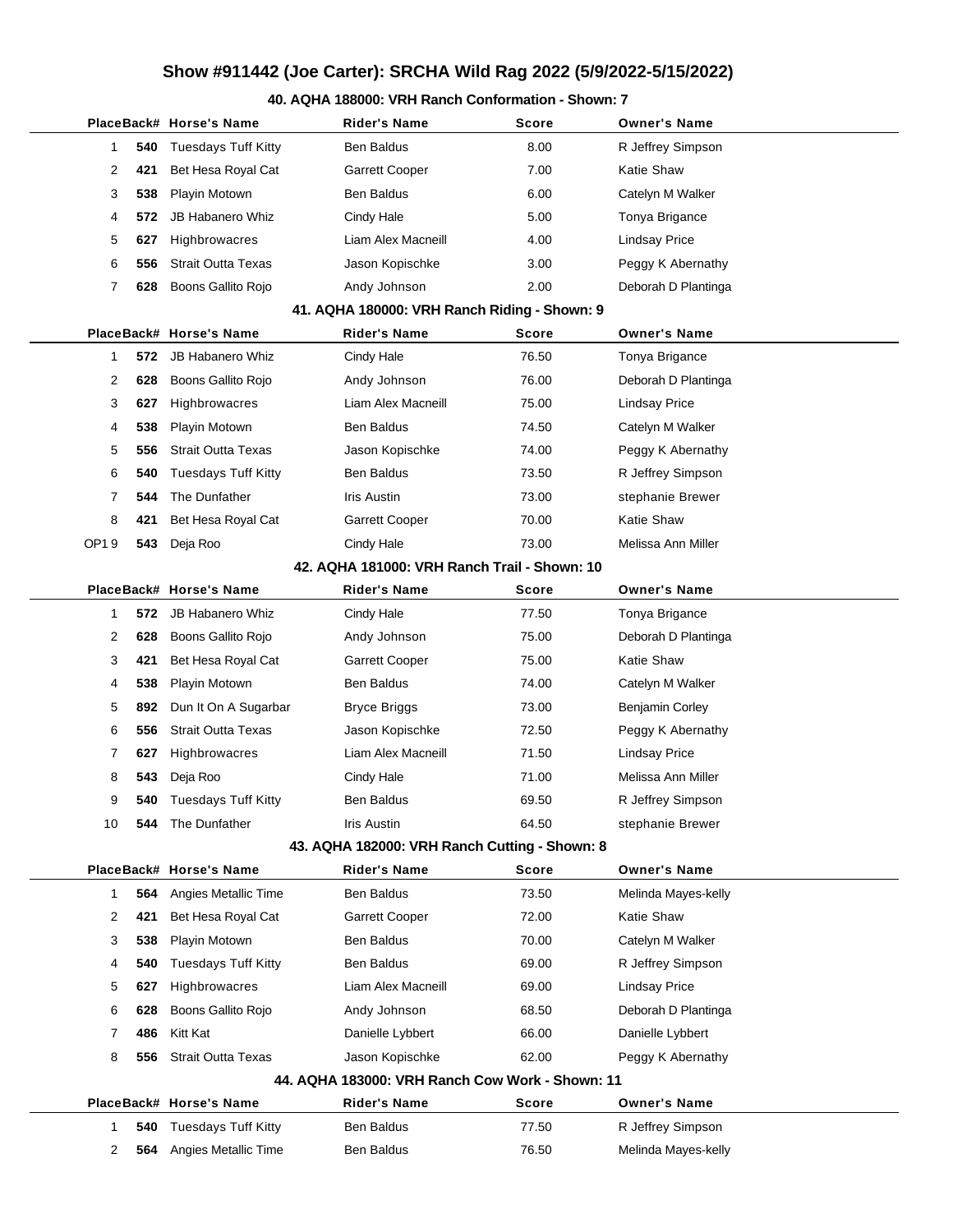# **Show #911442 (Joe Carter): SRCHA Wild Rag 2022 (5/9/2022-5/15/2022)**

| 3 | 421 | Bet Hesa Royal Cat        | <b>Garrett Cooper</b> | 74.50 | Katie Shaw           |
|---|-----|---------------------------|-----------------------|-------|----------------------|
| 4 | 628 | Boons Gallito Rojo        | Andy Johnson          | 73.50 | Deborah D Plantinga  |
| 5 | 556 | <b>Strait Outta Texas</b> | Jason Kopischke       | 73.50 | Peggy K Abernathy    |
| 6 | 627 | Highbrowacres             | Liam Alex Macneill    | 73.00 | <b>Lindsay Price</b> |
|   | 667 | <b>SRS Cat Style</b>      | Liam Alex Macneill    | 72.50 | Kolby Davis          |
| 8 | 538 | Playin Motown             | <b>Ben Baldus</b>     | 71.50 | Catelyn M Walker     |
| 9 | 572 | JB Habanero Whiz          | Cindy Hale            | 49.50 | Tonya Brigance       |

#### **45. AQHA 184000: VRH Ranch Reining - Shown: 15**

|                                                        |     | PlaceBack# Horse's Name         | <b>Rider's Name</b>                                     | Score        | <b>Owner's Name</b>           |  |  |
|--------------------------------------------------------|-----|---------------------------------|---------------------------------------------------------|--------------|-------------------------------|--|--|
| 1T                                                     | 540 | <b>Tuesdays Tuff Kitty</b>      | <b>Ben Baldus</b>                                       | 74.00        | R Jeffrey Simpson             |  |  |
| 1T                                                     | 538 | Playin Motown                   | Ben Baldus                                              | 74.00        | Catelyn M Walker              |  |  |
| 3                                                      | 572 | <b>JB Habanero Whiz</b>         | Cindy Hale                                              | 73.50        | Tonya Brigance                |  |  |
| 4T                                                     | 544 | The Dunfather                   | Iris Austin                                             | 73.00        | stephanie Brewer              |  |  |
| 4T                                                     | 698 | Hangin On The Line              | Christian K Lybbert                                     | 73.00        | <b>Armenta Quarter Horses</b> |  |  |
| 6                                                      | 873 | Whata Shining Whiz              | Reece Rosenauer                                         | 72.00        | Guadalupe Ornelas             |  |  |
| 7                                                      | 628 | Boons Gallito Rojo              | Andy Johnson                                            | 71.00        | Deborah D Plantinga           |  |  |
| 8T                                                     | 547 | Nite At The Roxbury             | Iris Austin                                             | 70.00        | <b>Rustin Brewer</b>          |  |  |
| 8T                                                     | 627 | Highbrowacres                   | Liam Alex Macneill                                      | 70.00        | <b>Lindsay Price</b>          |  |  |
| 10                                                     | 556 | <b>Strait Outta Texas</b>       | Jason Kopischke                                         | 69.00        | Peggy K Abernathy             |  |  |
| 11                                                     | 583 | Copper John                     | Nathaniel Moncecchi                                     | 68.00        | <b>Hope Miller Mills</b>      |  |  |
| 12                                                     | 421 | Bet Hesa Royal Cat              | Garrett Cooper                                          | 67.00        | Katie Shaw                    |  |  |
| OP1 13                                                 | 483 | Cr Do It Tuff                   | Christian K Lybbert                                     | 68.50        | <b>KK Performance Horses</b>  |  |  |
| OP2 14                                                 | 406 | Allthereyge                     | <b>Clinton R Anderson</b>                               | 0.00         | Thomas Or Melissa Sims        |  |  |
| OP3+15                                                 | 407 | Dontdrinkandworkcows            | Clinton R Anderson                                      | 58.50        | Thomas Or Melissa Sims        |  |  |
| 52. AQHA 288000: VRH Amt Ranch Conformation - Shown: 1 |     |                                 |                                                         |              |                               |  |  |
|                                                        |     | PlaceBack# Horse's Name         | <b>Rider's Name</b>                                     | <b>Score</b> | <b>Owner's Name</b>           |  |  |
| 1                                                      |     | 571 Who You Kidding             | Emma Jean Kopischke                                     | 1.00         | Jason Kopischke               |  |  |
|                                                        |     |                                 | 53. AQHA 280000: VRH Amt Ranch Riding - Shown: 3        |              |                               |  |  |
|                                                        |     | PlaceBack# Horse's Name         | Rider's Name                                            | Score        | <b>Owner's Name</b>           |  |  |
| 1                                                      | 550 | Sweet N Curly                   | Donna Roddy                                             | 75.50        | Donna Roddy                   |  |  |
| 2                                                      | 571 | Who You Kidding                 | Emma Jean Kopischke                                     | 75.50        | Jason Kopischke               |  |  |
| 3                                                      | 570 | <b>Shes Divine</b>              | Donna R Waddell                                         | 70.00        | Donna R Waddell               |  |  |
|                                                        |     |                                 | 54, AQHA 281000: VRH Amt Ranch Trail - Shown: 2         |              |                               |  |  |
|                                                        |     | PlaceBack# Horse's Name         | <b>Rider's Name</b>                                     | <b>Score</b> | <b>Owner's Name</b>           |  |  |
| 1                                                      | 525 | <b>Stylish Belle</b>            | Toby Rawdon May                                         | 75.00        | P W May                       |  |  |
| 2                                                      | 571 | Who You Kidding                 | Emma Jean Kopischke                                     | 73.00        | Jason Kopischke               |  |  |
|                                                        |     |                                 | 55. AQHA 282000: VRH Amt Ranch Cutting - Shown: 3       |              |                               |  |  |
|                                                        |     | PlaceBack# Horse's Name         | Rider's Name                                            | Score        | <b>Owner's Name</b>           |  |  |
| 1                                                      |     | <b>564</b> Angies Metallic Time | Melinda Mayes-kelly                                     | 72.50        | Melinda Mayes-kelly           |  |  |
| 2                                                      | 493 | <b>Travelin Cat Lady</b>        | <b>Gray Samenfink</b>                                   | 72.00        | A Gary Or Peggy Samenfink     |  |  |
| 3                                                      | 571 | Who You Kidding                 | Emma Jean Kopischke                                     | 59.50        | Jason Kopischke               |  |  |
|                                                        |     |                                 | 56. AQHA 283000: VRH Amt Working Ranch Horse - Shown: 1 |              |                               |  |  |
|                                                        |     | PlaceBack# Horse's Name         | <b>Rider's Name</b>                                     | <b>Score</b> | <b>Owner's Name</b>           |  |  |
| $\mathbf 1$                                            |     | 571 Who You Kidding             | Emma Jean Kopischke                                     | 70.00        | Jason Kopischke               |  |  |
|                                                        |     |                                 | 57. AQHA 284000: VRH Amt Ranch Reining - Shown: 2       |              |                               |  |  |
|                                                        |     | PlaceBack# Horse's Name         | <b>Rider's Name</b>                                     | <b>Score</b> | <b>Owner's Name</b>           |  |  |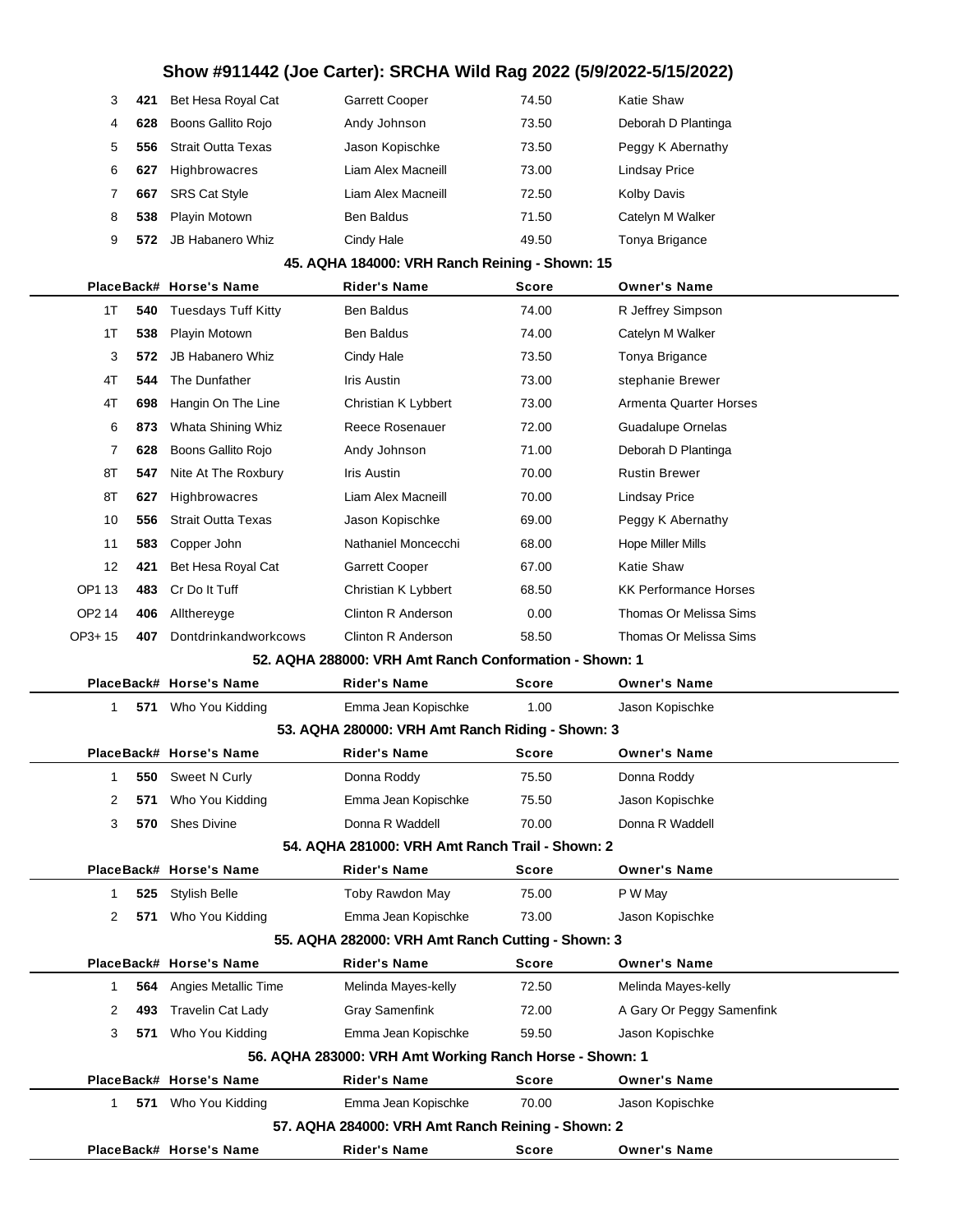|        |                     |                             | Show #911442 (Joe Carter): SRCHA Wild Rag 2022 (5/9/2022-5/15/2022) |              |                           |
|--------|---------------------|-----------------------------|---------------------------------------------------------------------|--------------|---------------------------|
|        | 571<br>1            | Who You Kidding             | Emma Jean Kopischke                                                 | 70.00        | Jason Kopischke           |
|        | 2<br>493            | <b>Travelin Cat Lady</b>    | <b>Gray Samenfink</b>                                               | 68.00        | A Gary Or Peggy Samenfink |
|        |                     |                             | 58. AQHA 288200: VRH Limited Amt Ranch Conformation - Shown: 8      |              |                           |
|        |                     | PlaceBack# Horse's Name     | <b>Rider's Name</b>                                                 | <b>Score</b> | <b>Owner's Name</b>       |
|        | 565<br>$\mathbf{1}$ | <b>Shanias Hotwire</b>      | Aimie Wilcox                                                        | 8.00         | Aimie Wilcox              |
|        | 2<br>559            | The Nite Is Golden          | Carrie Zdanowski                                                    | 7.00         | Carrie Zdanowski          |
|        | 3<br>472            | <b>Stylish Reys</b>         | Paige Brummund                                                      | 6.00         | Paige Brummund            |
|        | 4<br>436            | Jd Chocolate Liqueur        | Alexandra Johnson                                                   | 5.00         | Andy Johnson              |
|        | 5<br>545            | <b>Bodelles Blue Boon</b>   | Liz Turney                                                          | 4.00         | Liz Turney                |
|        | 6<br>663            | Bos Peppy And Smart         | Michelle Young                                                      | 3.00         | Michelle Young            |
|        | 7<br>883            | Miz Peggy Sioux             | Eva L Davis                                                         | 2.00         | Eva L Davis               |
|        | 8<br>554            | Unos Purple Passion         | Caroline Phelps                                                     | 1.00         | <b>Caroline Phelps</b>    |
|        |                     |                             | 59. AQHA 280200: VRH Limited Amt Ranch Riding - Shown: 16           |              |                           |
|        |                     | PlaceBack# Horse's Name     | Rider's Name                                                        | <b>Score</b> | <b>Owner's Name</b>       |
|        | $\mathbf{1}$<br>663 | Bos Peppy And Smart         | Michelle Young                                                      | 74.50        | Michelle Young            |
|        | 2<br>436            | Jd Chocolate Liqueur        | Alexandra Johnson                                                   | 74.00        | Andy Johnson              |
|        | 3<br>472            | <b>Stylish Reys</b>         | Paige Brummund                                                      | 73.50        | Paige Brummund            |
|        | 4<br>553            | Gimme A Piece               | Suzy Flippen                                                        | 73.00        | Suzy Flippen              |
|        | 5<br>554            | Unos Purple Passion         | <b>Caroline Phelps</b>                                              | 72.50        | <b>Caroline Phelps</b>    |
|        | 551<br>6            | <b>Bet Hes Chrome</b>       | Pam Minick                                                          | 72.00        | Pam Minick                |
|        | 7<br>545            | <b>Bodelles Blue Boon</b>   | Liz Turney                                                          | 72.00        | Liz Turney                |
|        | 8<br>559            | The Nite Is Golden          | Carrie Zdanowski                                                    | 71.50        | Carrie Zdanowski          |
|        | 9<br>552            | <b>Smart Smartie</b>        | Pam Minick                                                          | 71.50        | Pam Minick                |
| 10     | 557                 | <b>Pretty Smart Rascal</b>  | Lynne Barnes                                                        | 71.00        | Lynne & Greg Barnes       |
| 11     | 575                 | Smoking Pistol Whiz         | Christa Stone                                                       | 70.50        | Christa Stone             |
| 12     | 565                 | <b>Shanias Hotwire</b>      | Aimie Wilcox                                                        | 68.50        | Aimie Wilcox              |
| 13     | 547                 | Nite At The Roxbury         | Elizabeth Kelley                                                    | 67.00        | <b>Rustin Brewer</b>      |
| OP1 14 | 648                 | <b>Bright Pink Diamonds</b> | Erica Hauck                                                         | 71.00        | Kathy K Armsby            |
| OP1 15 | 560                 | Sac River Scooter           | Pamela A Cook                                                       | 65.50        | Pamela A Cook             |
| OP2 16 | 883                 | Miz Peggy Sioux             | Eva L Davis                                                         | 63.50        | Eva L Davis               |
|        |                     |                             | 60. AQHA 281200: VRH Limited Amt Ranch Trail - Shown: 11            |              |                           |
|        |                     | PlaceBack# Horse's Name     | Rider's Name                                                        | Score        | <b>Owner's Name</b>       |
|        | $\mathbf{1}$<br>545 | <b>Bodelles Blue Boon</b>   | Liz Turney                                                          | 75.00        | Liz Turney                |
|        | 2<br>560            | Sac River Scooter           | Pamela A Cook                                                       | 74.00        | Pamela A Cook             |
|        | 3<br>436            | Jd Chocolate Liqueur        | Alexandra Johnson                                                   | 72.50        | Andy Johnson              |
|        | 4<br>559            | The Nite Is Golden          | Carrie Zdanowski                                                    | 72.00        | Carrie Zdanowski          |
|        | 5<br>557            | <b>Pretty Smart Rascal</b>  | Lynne Barnes                                                        | 72.00        | Lynne & Greg Barnes       |
|        | 6<br>554            | Unos Purple Passion         | <b>Caroline Phelps</b>                                              | 72.00        | <b>Caroline Phelps</b>    |
|        | 7<br>575            | Smoking Pistol Whiz         | Christa Stone                                                       | 72.00        | Christa Stone             |
|        | 8<br>565            | <b>Shanias Hotwire</b>      | Aimie Wilcox                                                        | 71.00        | Aimie Wilcox              |
|        | 9<br>472            | <b>Stylish Reys</b>         | Paige Brummund                                                      | 69.50        | Paige Brummund            |
| 10     | 883                 | Miz Peggy Sioux             | Eva L Davis                                                         | 68.50        | Eva L Davis               |
| OP1 11 | 648                 | <b>Bright Pink Diamonds</b> | Erica Hauck                                                         | 71.00        | Kathy K Armsby            |
|        |                     |                             | 61. AQHA 282200: VRH Limited Amt Ranch Cutting - Shown: 10          |              |                           |
|        |                     | PlaceBack# Horse's Name     | Rider's Name                                                        | <b>Score</b> | <b>Owner's Name</b>       |
|        | $\mathbf{1}$<br>554 | Unos Purple Passion         | <b>Caroline Phelps</b>                                              | 68.00        | <b>Caroline Phelps</b>    |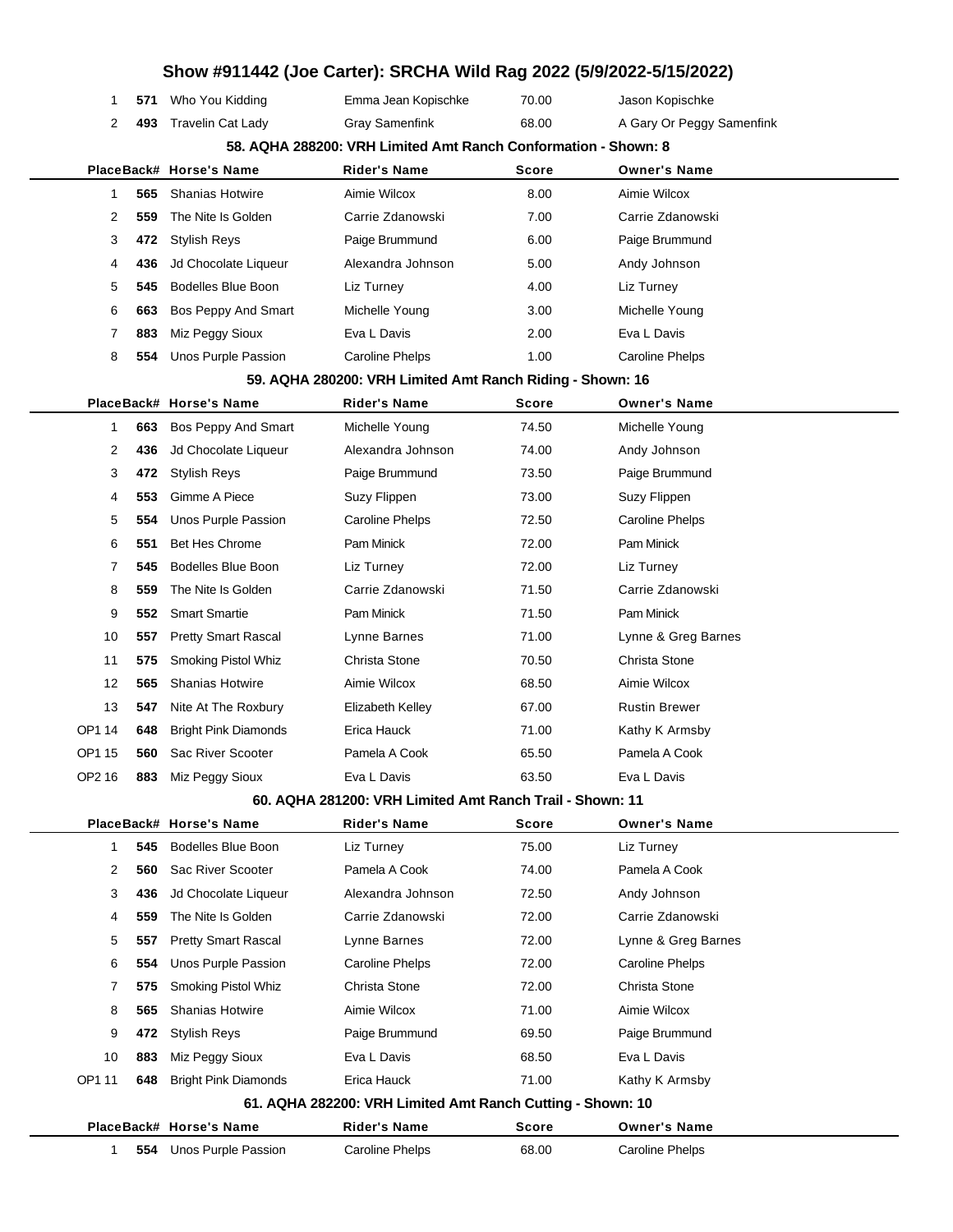# **Show #911442 (Joe Carter): SRCHA Wild Rag 2022 (5/9/2022-5/15/2022)**

| 2                     | 436        | Jd Chocolate Liqueur              | Alexandra Johnson                                                | 68.00          | Andy Johnson                           |
|-----------------------|------------|-----------------------------------|------------------------------------------------------------------|----------------|----------------------------------------|
| 3                     | 577        | Boots Be Tuff                     | Larry Walker                                                     | 67.50          | Larry Walker                           |
| 4                     | 472        | <b>Stylish Reys</b>               | Paige Brummund                                                   | 67.00          | Paige Brummund                         |
| 5                     | 868        | Jazarell Peppy                    | Chrissy Alcorn                                                   | 67.00          | Steve & Chrissy Alcorn                 |
| 6                     | 553        | Gimme A Piece                     | Suzy Flippen                                                     | 66.00          | Suzy Flippen                           |
| 7                     | 545        | <b>Bodelles Blue Boon</b>         | Liz Turney                                                       | 64.00          | Liz Turney                             |
| 8                     | 565        | <b>Shanias Hotwire</b>            | Aimie Wilcox                                                     | 63.00          | Aimie Wilcox                           |
| 9                     | 883        | Miz Peggy Sioux                   | Eva L Davis                                                      | 60.00          | Eva L Davis                            |
| 10                    | 559        | The Nite Is Golden                | Carrie Zdanowski                                                 | 54.00          | Carrie Zdanowski                       |
|                       |            |                                   | 62. AQHA 285000: VRH Limited Amt Ranch Cow Work - Shown: 11      |                |                                        |
|                       |            | PlaceBack# Horse's Name           | <b>Rider's Name</b>                                              | Score          | <b>Owner's Name</b>                    |
| 1                     | 868        | Jazarell Peppy                    | Chrissy Alcorn                                                   | 73.00          | Steve & Chrissy Alcorn                 |
| 2                     | 545        | <b>Bodelles Blue Boon</b>         | Liz Turney                                                       | 71.50          | Liz Turney                             |
| 3                     | 554        | Unos Purple Passion               | <b>Caroline Phelps</b>                                           | 71.50          | <b>Caroline Phelps</b>                 |
| 4                     | 546        | TR Foxy Playboy                   | Karen Twisselman                                                 | 71.50          | Karen Twisselman                       |
| 5                     | 559        | The Nite Is Golden                | Carrie Zdanowski                                                 | 70.50          | Carrie Zdanowski                       |
| 6                     | 553        | Gimme A Piece                     | Suzy Flippen                                                     | 68.50          | Suzy Flippen                           |
| <b>OP17</b>           | 472        | <b>Stylish Reys</b>               | Paige Brummund                                                   | 71.50          | Paige Brummund                         |
| <b>OP18</b>           | 663        | Bos Peppy And Smart               | Michelle Young                                                   | 71.50          | Michelle Young                         |
| OP19                  | 883        | Miz Peggy Sioux                   | Eva L Davis                                                      | 70.50          | Eva L Davis                            |
| OP1 10                | 565        | <b>Shanias Hotwire</b>            | Aimie Wilcox                                                     | 69.00          | Aimie Wilcox                           |
| OP1 11                | 436        | Jd Chocolate Liqueur              | Alexandra Johnson                                                | 69.00          | Andy Johnson                           |
|                       |            |                                   | 63. AQHA 284200: VRH Limited Amt Ranch Reining - Shown: 10       |                |                                        |
|                       |            | PlaceBack# Horse's Name           |                                                                  |                |                                        |
|                       |            |                                   | <b>Rider's Name</b>                                              | <b>Score</b>   | <b>Owner's Name</b>                    |
| 1                     | 472        | <b>Stylish Reys</b>               | Paige Brummund                                                   | 73.00          | Paige Brummund                         |
| 2                     | 554        | Unos Purple Passion               | Caroline Phelps                                                  | 71.50          | <b>Caroline Phelps</b>                 |
| 3                     | 546        | TR Foxy Playboy                   | Karen Twisselman                                                 | 71.00          | Karen Twisselman                       |
| 4                     | 436        | Jd Chocolate Liqueur              | Alexandra Johnson                                                | 69.50          | Andy Johnson                           |
| 5                     | 545        | <b>Bodelles Blue Boon</b>         | Liz Turney                                                       | 69.00          | Liz Turney                             |
| 6                     | 883        | Miz Peggy Sioux                   | Eva L Davis                                                      | 67.50          | Eva L Davis                            |
| 7                     | 565        | <b>Shanias Hotwire</b>            | Aimie Wilcox                                                     | 64.00          | Aimie Wilcox                           |
| OP <sub>18</sub>      | 559        | The Nite Is Golden                | Carrie Zdanowski                                                 | 69.00          | Carrie Zdanowski                       |
| OP19                  | 553        | Gimme A Piece                     | Suzy Flippen                                                     | 68.00          | Suzy Flippen                           |
| OP1 10                | 547        | Nite At The Roxbury               | Elizabeth Kelley                                                 | 62.50          | <b>Rustin Brewer</b>                   |
|                       |            |                                   | 70. AQHA 488200: VRH Limited Youth Ranch Conformation - Shown: 1 |                |                                        |
|                       |            | PlaceBack# Horse's Name           | Rider's Name                                                     | Score          | <b>Owner's Name</b>                    |
| 1                     |            | 548 Sugar Yes Please              | <b>Addision Kenley</b>                                           | 1.00           | <b>Addision Kenley</b>                 |
|                       |            |                                   | 71. AQHA 480200: VRH Limited Youth Ranch Riding - Shown: 3       |                |                                        |
|                       |            | PlaceBack# Horse's Name           | <b>Rider's Name</b>                                              | Score          | <b>Owner's Name</b>                    |
| 1                     | 548        | Sugar Yes Please                  | <b>Addision Kenley</b>                                           | 72.00          | <b>Addision Kenley</b>                 |
| 2                     | 566        | Rey Out There                     | Elizabeth Gerfen                                                 | 71.00          | Karen Gerfen                           |
| OP <sub>13</sub>      | 576        | Fluff My Chic                     | Makenna Van Pelt                                                 | 70.50          | Sydney Van Pelt                        |
|                       |            |                                   | 72. AQHA 481200: VRH Limited Youth Ranch Trail - Shown: 3        |                |                                        |
|                       |            | PlaceBack# Horse's Name           | <b>Rider's Name</b>                                              | Score          | <b>Owner's Name</b>                    |
| 1<br>OP <sub>12</sub> | 548<br>566 | Sugar Yes Please<br>Rey Out There | <b>Addision Kenley</b><br>Elizabeth Gerfen                       | 70.00<br>71.50 | <b>Addision Kenley</b><br>Karen Gerfen |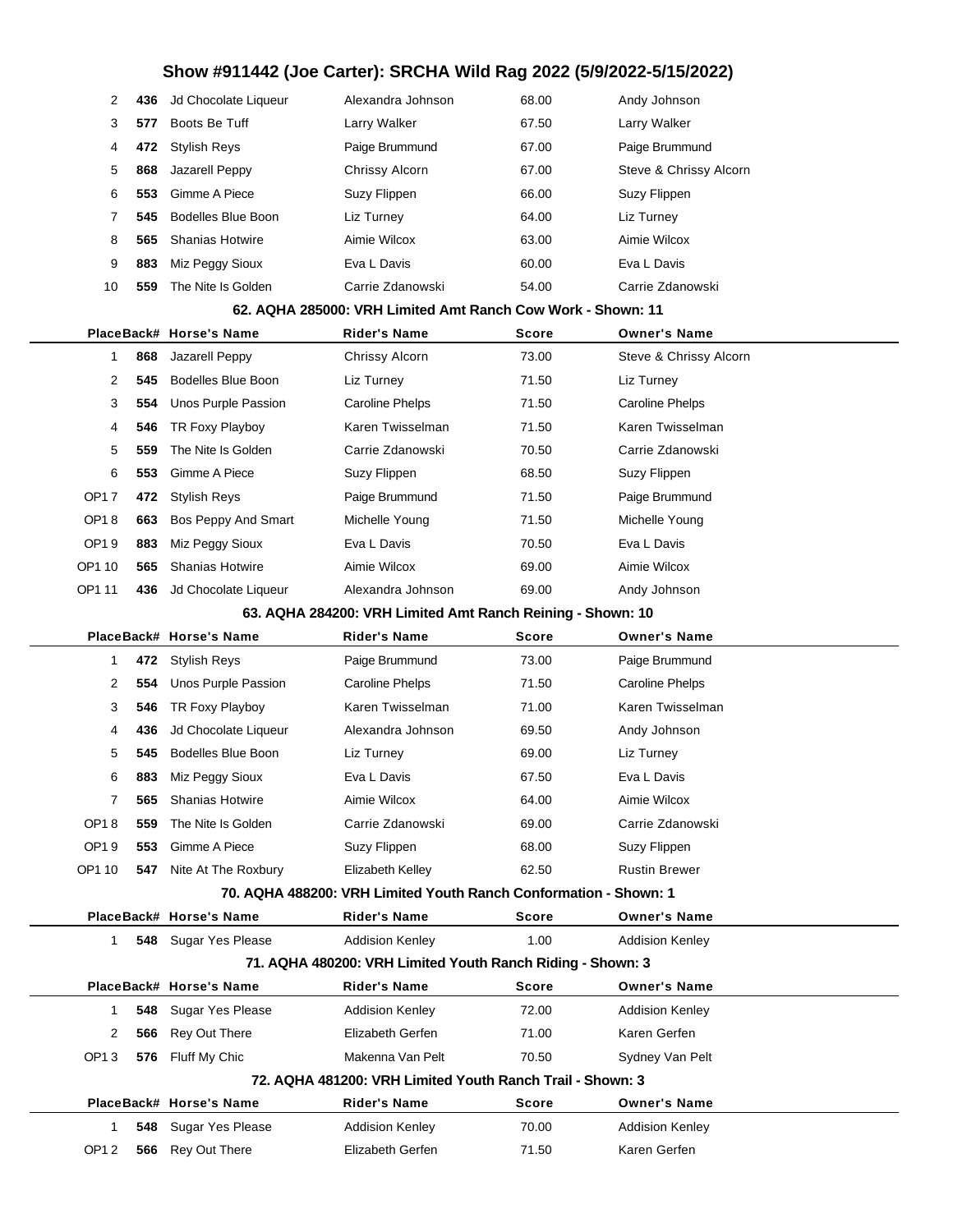| Show #911442 (Joe Carter): SRCHA Wild Rag 2022 (5/9/2022-5/15/2022) |     |                            |                                                              |                |                        |  |  |  |
|---------------------------------------------------------------------|-----|----------------------------|--------------------------------------------------------------|----------------|------------------------|--|--|--|
| OP13                                                                |     | 576 Fluff My Chic          | Makenna Van Pelt                                             | 68.50          | Sydney Van Pelt        |  |  |  |
| 73. AQHA 482200: VRH Limited Youth Ranch Cutting - Shown: 1         |     |                            |                                                              |                |                        |  |  |  |
|                                                                     |     | PlaceBack# Horse's Name    | Rider's Name                                                 | Score          | <b>Owner's Name</b>    |  |  |  |
| 1                                                                   |     | 548 Sugar Yes Please       | <b>Addision Kenley</b>                                       | 70.50          | <b>Addision Kenley</b> |  |  |  |
|                                                                     |     |                            | 74. AQHA 484200: VRH Limited Youth Ranch Reining - Shown: 1  |                |                        |  |  |  |
|                                                                     |     | PlaceBack# Horse's Name    | <b>Rider's Name</b>                                          | Score          | <b>Owner's Name</b>    |  |  |  |
| OP21                                                                |     | 548 Sugar Yes Please       | <b>Addision Kenley</b>                                       | 63.50          | <b>Addision Kenley</b> |  |  |  |
|                                                                     |     |                            | 75. AQHA 485000: VRH Limited Youth Ranch Cow Work - Shown: 1 |                |                        |  |  |  |
|                                                                     |     | PlaceBack# Horse's Name    | <b>Rider's Name</b>                                          | Score          | <b>Owner's Name</b>    |  |  |  |
| $\mathbf{1}$                                                        |     | 548 Sugar Yes Please       | <b>Addision Kenley</b>                                       | 73.00          | <b>Addision Kenley</b> |  |  |  |
|                                                                     |     |                            | 80. AQHA 110200: Versatility Ranch Horse - Shown: 7          |                |                        |  |  |  |
|                                                                     |     | PlaceBack# Horse's Name    | <b>Rider's Name</b>                                          | <b>Credits</b> | <b>Owner's Name</b>    |  |  |  |
| $\mathbf{1}$                                                        | 540 | <b>Tuesdays Tuff Kitty</b> | <b>Ben Baldus</b>                                            | 287.00         | R Jeffrey Simpson      |  |  |  |
| 2                                                                   | 538 | Playin Motown              | <b>Ben Baldus</b>                                            | 285.00         | Catelyn M Walker       |  |  |  |
| 3                                                                   | 421 | Bet Hesa Royal Cat         | <b>Garrett Cooper</b>                                        | 284.00         | Katie Shaw             |  |  |  |
| 4                                                                   | 628 | Boons Gallito Rojo         | Andy Johnson                                                 | 283.00         | Deborah D Plantinga    |  |  |  |
| 5                                                                   | 627 | <b>Highbrowacres</b>       | Liam Alex Macneill                                           | 278.00         | <b>Lindsay Price</b>   |  |  |  |
| 6                                                                   | 556 | <b>Strait Outta Texas</b>  | Jason Kopischke                                              | 274.00         | Peggy K Abernathy      |  |  |  |
| 7                                                                   | 572 | JB Habanero Whiz           | Cindy Hale                                                   | 239.00         | Tonya Brigance         |  |  |  |
|                                                                     |     |                            | 82. AQHA 210200: Amt Versatility Ranch Horse - Shown: 1      |                |                        |  |  |  |
|                                                                     |     | PlaceBack# Horse's Name    | <b>Rider's Name</b>                                          | <b>Credits</b> | <b>Owner's Name</b>    |  |  |  |
| $\mathbf{1}$                                                        |     | 571 Who You Kidding        | Emma Jean Kopischke                                          | 300.00         | Jason Kopischke        |  |  |  |
|                                                                     |     |                            | 83. AQHA 210800: Ltd Amt Versatility Ranch Horse - Shown: 8  |                |                        |  |  |  |
|                                                                     |     | PlaceBack# Horse's Name    | <b>Rider's Name</b>                                          | <b>Credits</b> | <b>Owner's Name</b>    |  |  |  |
| $\mathbf{1}$                                                        | 545 | <b>Bodelles Blue Boon</b>  | Liz Turney                                                   | 286.00         | Liz Turney             |  |  |  |
| 2                                                                   | 472 | <b>Stylish Reys</b>        | Paige Brummund                                               | 286.00         | Paige Brummund         |  |  |  |
| 3                                                                   | 554 | Unos Purple Passion        | <b>Caroline Phelps</b>                                       | 285.00         | Caroline Phelps        |  |  |  |
| 4                                                                   | 436 | Jd Chocolate Liqueur       | Alexandra Johnson                                            | 285.00         | Andy Johnson           |  |  |  |
| 5                                                                   | 559 | The Nite Is Golden         | Carrie Zdanowski                                             | 278.00         | Carrie Zdanowski       |  |  |  |
| 6                                                                   | 565 | <b>Shanias Hotwire</b>     | Aimie Wilcox                                                 | 275.00         | Aimie Wilcox           |  |  |  |
| 7                                                                   | 883 | Miz Peggy Sioux            | Eva L Davis                                                  | 267.00         | Eva L Davis            |  |  |  |
| 8                                                                   | 663 | Bos Peppy And Smart        | Michelle Young                                               | 141.00         | Michelle Young         |  |  |  |
|                                                                     |     |                            |                                                              |                |                        |  |  |  |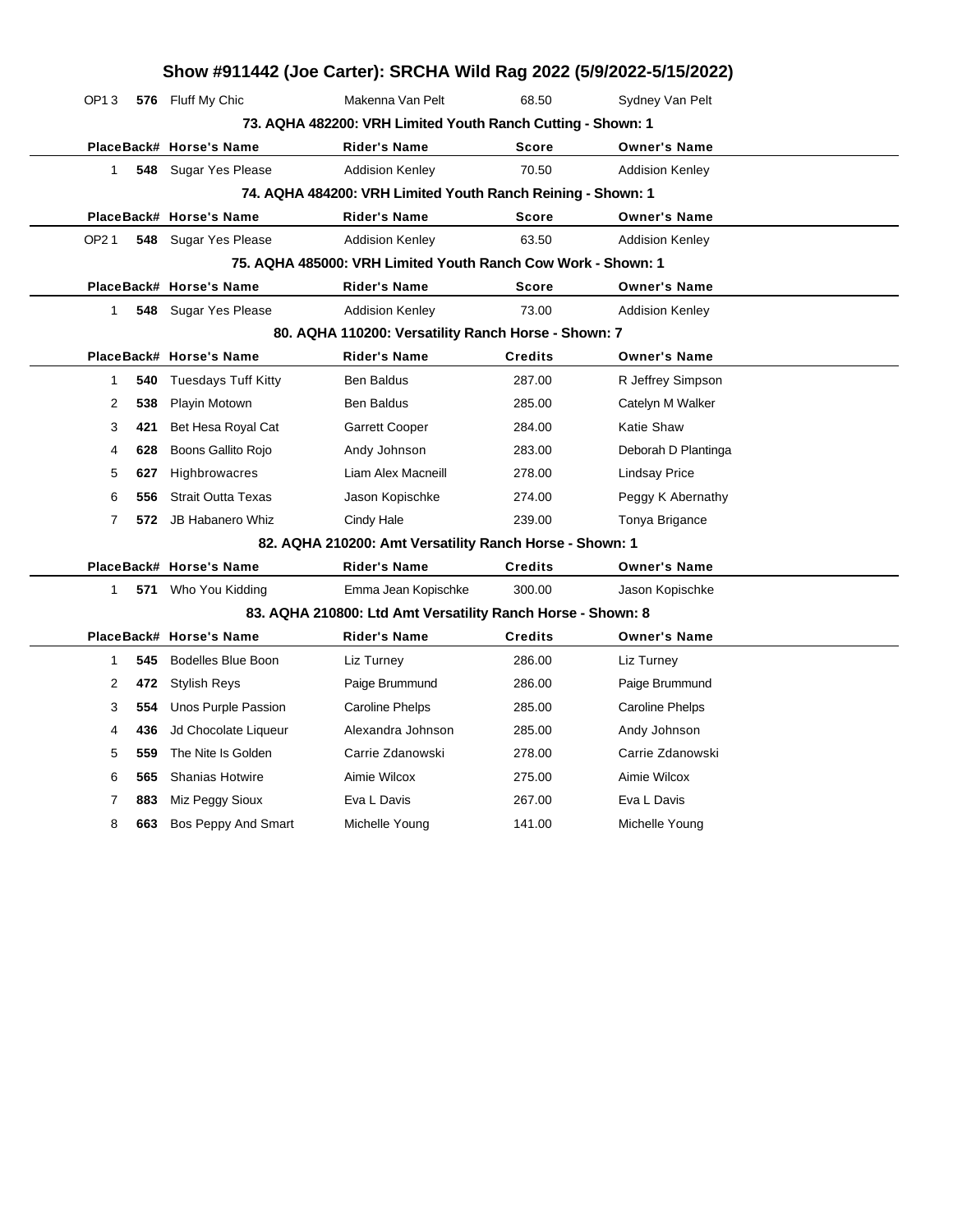# **Show #911988 (Pamela A Scott): SRCHA Wild Rag 2022 (5/9/2022-5/15/2022)**

#### **40. AQHA 188000: VRH Ranch Conformation - Shown: 7**

|              |                                              | PlaceBack# Horse's Name    | Rider's Name                                    | Score | <b>Owner's Name</b>  |  |  |  |
|--------------|----------------------------------------------|----------------------------|-------------------------------------------------|-------|----------------------|--|--|--|
| 1            | 421                                          | Bet Hesa Royal Cat         | Garrett Cooper                                  | 8.00  | Katie Shaw           |  |  |  |
| 2            | 628                                          | Boons Gallito Rojo         | Andy Johnson                                    | 7.00  | Deborah D Plantinga  |  |  |  |
| 3            | 627                                          | Highbrowacres              | Liam Alex Macneill                              | 6.00  | <b>Lindsay Price</b> |  |  |  |
| 4            | 538                                          | Playin Motown              | Ben Baldus                                      | 5.00  | Catelyn M Walker     |  |  |  |
| 5            | 540                                          | <b>Tuesdays Tuff Kitty</b> | Ben Baldus                                      | 4.00  | R Jeffrey Simpson    |  |  |  |
| 6            | 556                                          | <b>Strait Outta Texas</b>  | Jason Kopischke                                 | 3.00  | Peggy K Abernathy    |  |  |  |
| 7            | 572                                          | <b>JB Habanero Whiz</b>    | Cindy Hale                                      | 2.00  | Tonya Brigance       |  |  |  |
|              |                                              |                            | 41. AQHA 180000: VRH Ranch Riding - Shown: 9    |       |                      |  |  |  |
|              |                                              | PlaceBack# Horse's Name    | Rider's Name                                    | Score | <b>Owner's Name</b>  |  |  |  |
| 1            | 572                                          | <b>JB Habanero Whiz</b>    | Cindy Hale                                      | 79.00 | Tonya Brigance       |  |  |  |
| 2            | 540                                          | <b>Tuesdays Tuff Kitty</b> | Ben Baldus                                      | 76.00 | R Jeffrey Simpson    |  |  |  |
| 3            | 628                                          | Boons Gallito Rojo         | Andy Johnson                                    | 76.00 | Deborah D Plantinga  |  |  |  |
| 4            | 627                                          | Highbrowacres              | Liam Alex Macneill                              | 74.50 | <b>Lindsay Price</b> |  |  |  |
| 5            | 544                                          | The Dunfather              | Iris Austin                                     | 72.00 | stephanie Brewer     |  |  |  |
| 6            | 538                                          | Playin Motown              | Ben Baldus                                      | 70.00 | Catelyn M Walker     |  |  |  |
| 7            | 556                                          | <b>Strait Outta Texas</b>  | Jason Kopischke                                 | 69.50 | Peggy K Abernathy    |  |  |  |
| 8            | 421                                          | Bet Hesa Royal Cat         | Garrett Cooper                                  | 68.50 | Katie Shaw           |  |  |  |
| OP19         | 543                                          | Deja Roo                   | Cindy Hale                                      | 73.50 | Melissa Ann Miller   |  |  |  |
|              | 42. AQHA 181000: VRH Ranch Trail - Shown: 10 |                            |                                                 |       |                      |  |  |  |
|              |                                              | PlaceBack# Horse's Name    | <b>Rider's Name</b>                             | Score | <b>Owner's Name</b>  |  |  |  |
| 1            | 572                                          | JB Habanero Whiz           | Cindy Hale                                      | 77.50 | Tonya Brigance       |  |  |  |
| 2            | 628                                          | Boons Gallito Rojo         | Andy Johnson                                    | 76.50 | Deborah D Plantinga  |  |  |  |
| 3            | 538                                          | Playin Motown              | Ben Baldus                                      | 74.50 | Catelyn M Walker     |  |  |  |
| 4            | 421                                          | Bet Hesa Royal Cat         | Garrett Cooper                                  | 72.00 | Katie Shaw           |  |  |  |
| 5            | 892                                          | Dun It On A Sugarbar       | <b>Bryce Briggs</b>                             | 71.00 | Benjamin Corley      |  |  |  |
| 6            | 627                                          | Highbrowacres              | Liam Alex Macneill                              | 70.50 | <b>Lindsay Price</b> |  |  |  |
| 7            | 540                                          | <b>Tuesdays Tuff Kitty</b> | Ben Baldus                                      | 70.00 | R Jeffrey Simpson    |  |  |  |
| 8            | 556                                          | <b>Strait Outta Texas</b>  | Jason Kopischke                                 | 69.50 | Peggy K Abernathy    |  |  |  |
| 9            | 543                                          | Deja Roo                   | Cindy Hale                                      | 65.00 | Melissa Ann Miller   |  |  |  |
| 10           | 544                                          | The Dunfather              | Iris Austin                                     | 61.50 | stephanie Brewer     |  |  |  |
|              |                                              |                            | 43. AQHA 182000: VRH Ranch Cutting - Shown: 8   |       |                      |  |  |  |
|              |                                              | PlaceBack# Horse's Name    | <b>Rider's Name</b>                             | Score | <b>Owner's Name</b>  |  |  |  |
| $\mathbf{1}$ | 564                                          | Angies Metallic Time       | Ben Baldus                                      | 74.00 | Melinda Mayes-kelly  |  |  |  |
| 2            | 628                                          | Boons Gallito Rojo         | Andy Johnson                                    | 72.00 | Deborah D Plantinga  |  |  |  |
| 3            | 538                                          | Playin Motown              | Ben Baldus                                      | 71.00 | Catelyn M Walker     |  |  |  |
| 4            | 421                                          | Bet Hesa Royal Cat         | <b>Garrett Cooper</b>                           | 70.50 | Katie Shaw           |  |  |  |
| 5            | 540                                          | <b>Tuesdays Tuff Kitty</b> | Ben Baldus                                      | 70.00 | R Jeffrey Simpson    |  |  |  |
| 6            | 627                                          | Highbrowacres              | Liam Alex Macneill                              | 70.00 | Lindsay Price        |  |  |  |
| 7            | 486                                          | Kitt Kat                   | Danielle Lybbert                                | 64.00 | Danielle Lybbert     |  |  |  |
| 8            | 556                                          | <b>Strait Outta Texas</b>  | Jason Kopischke                                 | 61.00 | Peggy K Abernathy    |  |  |  |
|              |                                              |                            | 44. AQHA 183000: VRH Ranch Cow Work - Shown: 11 |       |                      |  |  |  |
|              |                                              | PlaceBack# Horse's Name    | <b>Rider's Name</b>                             | Score | <b>Owner's Name</b>  |  |  |  |
| $\mathbf{1}$ | 564                                          | Angies Metallic Time       | Ben Baldus                                      | 79.50 | Melinda Mayes-kelly  |  |  |  |
| 2            | 540                                          | <b>Tuesdays Tuff Kitty</b> | Ben Baldus                                      | 76.00 | R Jeffrey Simpson    |  |  |  |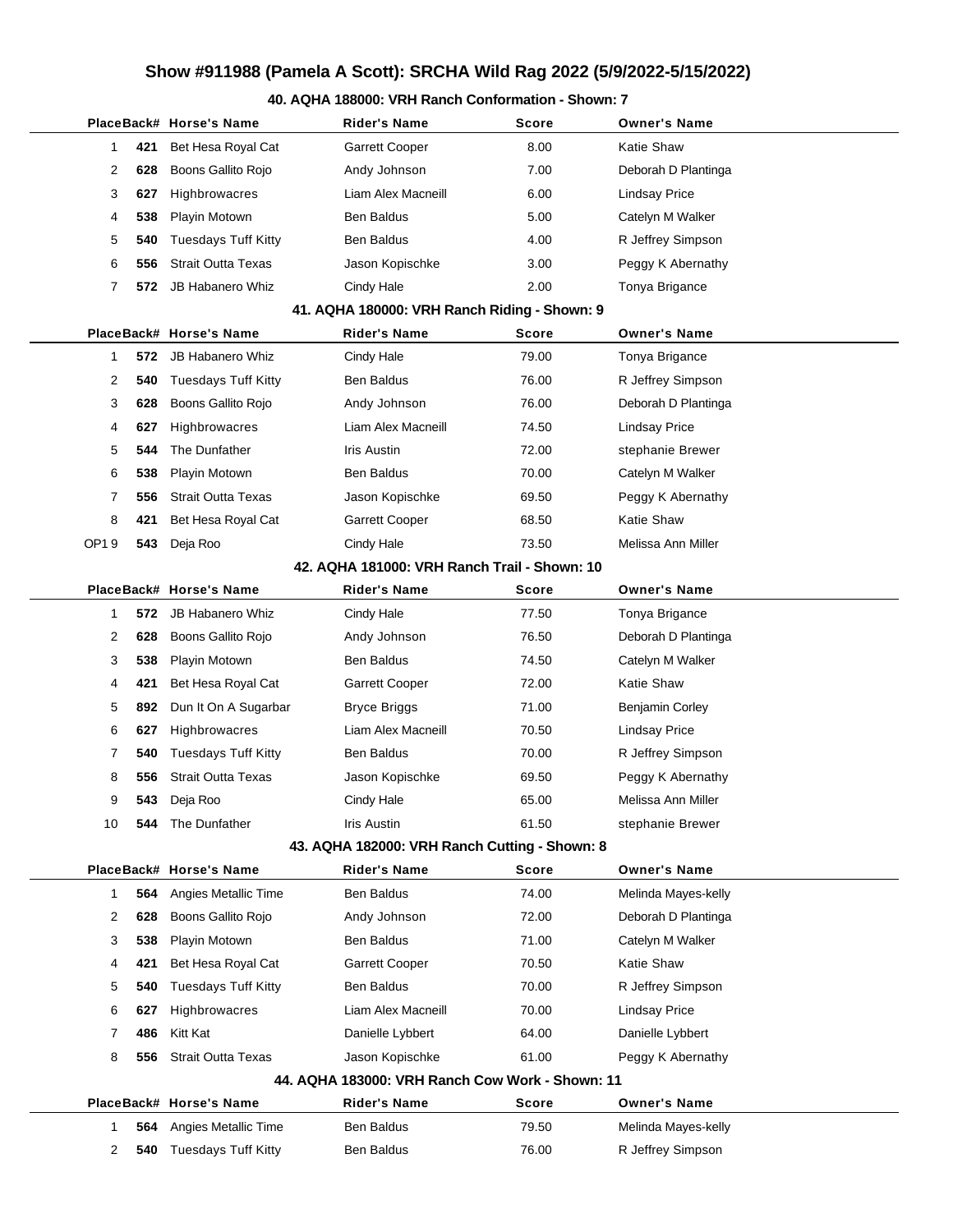## **Show #911988 (Pamela A Scott): SRCHA Wild Rag 2022 (5/9/2022-5/15/2022)**

| 3 | 628 | Boons Gallito Rojo        | Andy Johnson          | 73.00 | Deborah D Plantinga  |
|---|-----|---------------------------|-----------------------|-------|----------------------|
| 4 | 667 | <b>SRS Cat Style</b>      | Liam Alex Macneill    | 72.50 | <b>Kolby Davis</b>   |
| 5 | 421 | Bet Hesa Royal Cat        | <b>Garrett Cooper</b> | 72.50 | Katie Shaw           |
| 6 | 627 | Highbrowacres             | Liam Alex Macneill    | 72.00 | <b>Lindsay Price</b> |
| 7 | 538 | Playin Motown             | <b>Ben Baldus</b>     | 71.50 | Catelyn M Walker     |
| 8 | 556 | <b>Strait Outta Texas</b> | Jason Kopischke       | 71.00 | Peggy K Abernathy    |
| 9 | 572 | <b>JB Habanero Whiz</b>   | Cindy Hale            | 45.00 | Tonya Brigance       |

## **45. AQHA 184000: VRH Ranch Reining - Shown: 15**

|                |     | PlaceBack# Horse's Name    | <b>Rider's Name</b>                                    | <b>Score</b> | <b>Owner's Name</b>           |
|----------------|-----|----------------------------|--------------------------------------------------------|--------------|-------------------------------|
| 1              | 873 | Whata Shining Whiz         | Reece Rosenauer                                        | 74.00        | <b>Guadalupe Ornelas</b>      |
| 2T             | 540 | <b>Tuesdays Tuff Kitty</b> | <b>Ben Baldus</b>                                      | 73.00        | R Jeffrey Simpson             |
| 2T             | 698 | Hangin On The Line         | Christian K Lybbert                                    | 73.00        | <b>Armenta Quarter Horses</b> |
| 4              | 538 | Playin Motown              | <b>Ben Baldus</b>                                      | 72.50        | Catelyn M Walker              |
| 5              | 572 | <b>JB Habanero Whiz</b>    | Cindy Hale                                             | 72.00        | Tonya Brigance                |
| 6              | 544 | The Dunfather              | Iris Austin                                            | 70.50        | stephanie Brewer              |
| 7T             | 628 | Boons Gallito Rojo         | Andy Johnson                                           | 69.50        | Deborah D Plantinga           |
| 7T             | 627 | Highbrowacres              | Liam Alex Macneill                                     | 69.50        | <b>Lindsay Price</b>          |
| 9              | 547 | Nite At The Roxbury        | <b>Iris Austin</b>                                     | 69.00        | <b>Rustin Brewer</b>          |
| 10T            | 421 | Bet Hesa Royal Cat         | <b>Garrett Cooper</b>                                  | 67.50        | <b>Katie Shaw</b>             |
| 10T            | 583 | Copper John                | Nathaniel Moncecchi                                    | 67.50        | Hope Miller Mills             |
| 12T            | 556 | <b>Strait Outta Texas</b>  | Jason Kopischke                                        | 67.00        | Peggy K Abernathy             |
| <b>OP1 12T</b> | 483 | Cr Do It Tuff              | Christian K Lybbert                                    | 67.00        | <b>KK Performance Horses</b>  |
| $OP3+14$       | 406 | Allthereyge                | <b>Clinton R Anderson</b>                              | 56.50        | Thomas Or Melissa Sims        |
| $OP3+15$       | 407 | Dontdrinkandworkcows       | <b>Clinton R Anderson</b>                              | 0.00         | Thomas Or Melissa Sims        |
|                |     |                            | 52. AQHA 288000: VRH Amt Ranch Conformation - Shown: 1 |              |                               |
|                |     | PlaceBack# Horse's Name    | <b>Rider's Name</b>                                    | <b>Score</b> | <b>Owner's Name</b>           |
| 1              | 571 | Who You Kidding            | Emma Jean Kopischke                                    | 1.00         | Jason Kopischke               |
|                |     |                            | 53. AQHA 280000: VRH Amt Ranch Riding - Shown: 3       |              |                               |
|                |     | PlaceBack# Horse's Name    | <b>Rider's Name</b>                                    | <b>Score</b> | <b>Owner's Name</b>           |

| 1                                                 | 550 | Sweet N Curly            | Donna Roddy                                             | 74.00        | Donna Roddy               |  |  |
|---------------------------------------------------|-----|--------------------------|---------------------------------------------------------|--------------|---------------------------|--|--|
| 2                                                 | 571 | Who You Kidding          | Emma Jean Kopischke                                     | 72.00        | Jason Kopischke           |  |  |
| 3                                                 | 570 | <b>Shes Divine</b>       | Donna R Waddell                                         | 70.50        | Donna R Waddell           |  |  |
|                                                   |     |                          | 54. AQHA 281000: VRH Amt Ranch Trail - Shown: 2         |              |                           |  |  |
|                                                   |     | PlaceBack# Horse's Name  | <b>Rider's Name</b>                                     | <b>Score</b> | <b>Owner's Name</b>       |  |  |
| 1                                                 | 525 | <b>Stylish Belle</b>     | Toby Rawdon May                                         | 72.50        | P W May                   |  |  |
| 2                                                 | 571 | Who You Kidding          | Emma Jean Kopischke                                     | 69.00        | Jason Kopischke           |  |  |
| 55. AQHA 282000: VRH Amt Ranch Cutting - Shown: 3 |     |                          |                                                         |              |                           |  |  |
|                                                   |     | PlaceBack# Horse's Name  | <b>Rider's Name</b>                                     | <b>Score</b> | <b>Owner's Name</b>       |  |  |
| 1                                                 | 564 | Angies Metallic Time     | Melinda Mayes-kelly                                     | 72.00        | Melinda Mayes-kelly       |  |  |
| 2                                                 | 493 | <b>Travelin Cat Lady</b> | <b>Gray Samenfink</b>                                   | 71.00        | A Gary Or Peggy Samenfink |  |  |
| 3                                                 | 571 | Who You Kidding          | Emma Jean Kopischke                                     | 55.00        | Jason Kopischke           |  |  |
|                                                   |     |                          | 56. AQHA 283000: VRH Amt Working Ranch Horse - Shown: 1 |              |                           |  |  |
|                                                   |     | PlaceBack# Horse's Name  | <b>Rider's Name</b>                                     | <b>Score</b> | <b>Owner's Name</b>       |  |  |
| 1                                                 | 571 | Who You Kidding          | Emma Jean Kopischke                                     | 67.50        | Jason Kopischke           |  |  |
|                                                   |     |                          | 57. AQHA 284000: VRH Amt Ranch Reining - Shown: 2       |              |                           |  |  |
|                                                   |     | PlaceBack# Horse's Name  | <b>Rider's Name</b>                                     | <b>Score</b> | <b>Owner's Name</b>       |  |  |
|                                                   |     |                          |                                                         |              |                           |  |  |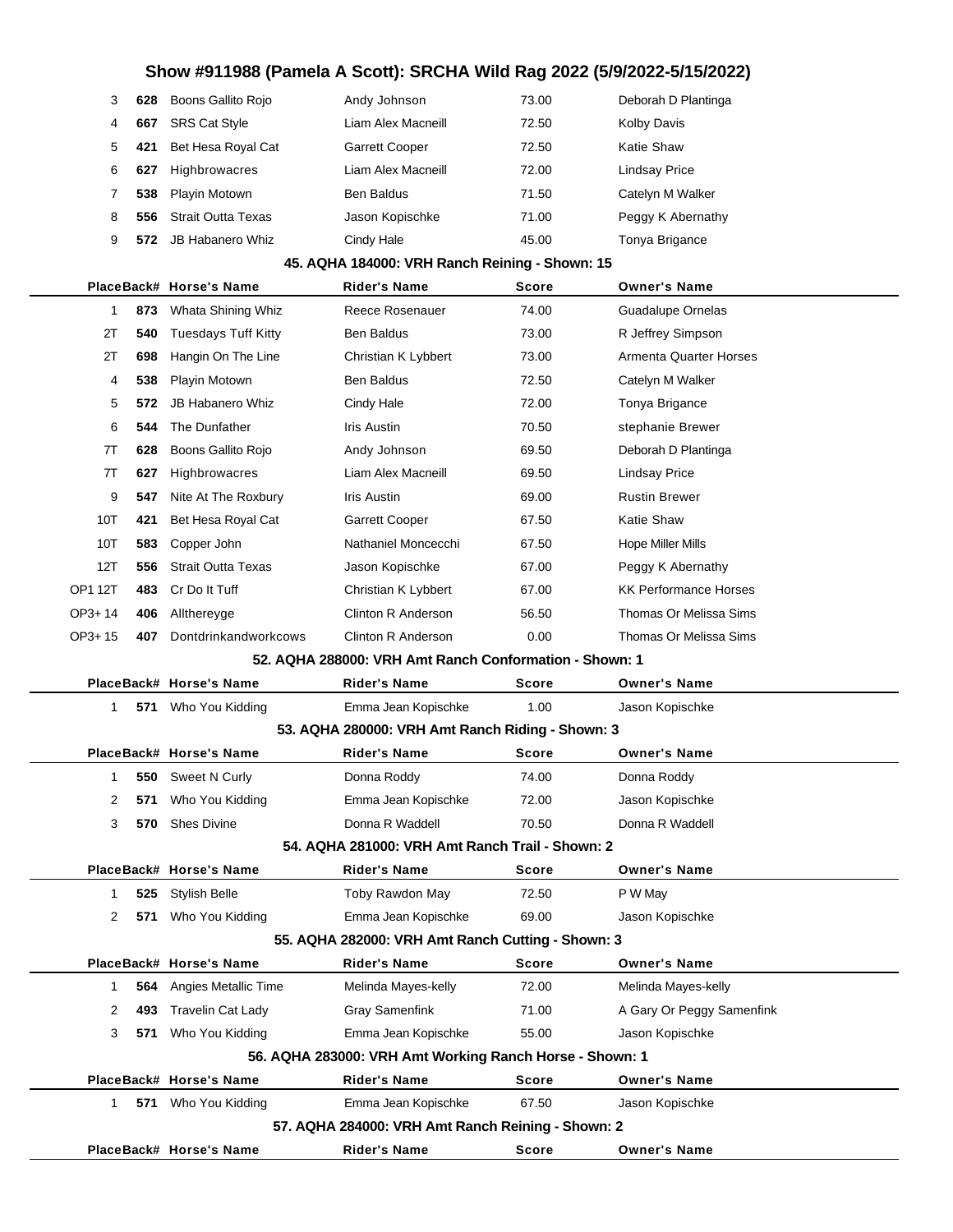|              |                                                                |                             |                                                            |              | Show #911988 (Pamela A Scott): SRCHA Wild Rag 2022 (5/9/2022-5/15/2022) |  |  |  |  |  |
|--------------|----------------------------------------------------------------|-----------------------------|------------------------------------------------------------|--------------|-------------------------------------------------------------------------|--|--|--|--|--|
| 1            | 493                                                            | <b>Travelin Cat Lady</b>    | <b>Gray Samenfink</b>                                      | 68.00        | A Gary Or Peggy Samenfink                                               |  |  |  |  |  |
| 2            | 571                                                            | Who You Kidding             | Emma Jean Kopischke                                        | 68.00        | Jason Kopischke                                                         |  |  |  |  |  |
|              | 58. AQHA 288200: VRH Limited Amt Ranch Conformation - Shown: 8 |                             |                                                            |              |                                                                         |  |  |  |  |  |
|              |                                                                | PlaceBack# Horse's Name     | <b>Rider's Name</b>                                        | Score        | <b>Owner's Name</b>                                                     |  |  |  |  |  |
| 1            | 565                                                            | <b>Shanias Hotwire</b>      | Aimie Wilcox                                               | 8.00         | Aimie Wilcox                                                            |  |  |  |  |  |
| 2            | 472                                                            | <b>Stylish Reys</b>         | Paige Brummund                                             | 7.00         | Paige Brummund                                                          |  |  |  |  |  |
| 3            | 554                                                            | Unos Purple Passion         | <b>Caroline Phelps</b>                                     | 6.00         | Caroline Phelps                                                         |  |  |  |  |  |
| 4            | 436                                                            | Jd Chocolate Liqueur        | Alexandra Johnson                                          | 5.00         | Andy Johnson                                                            |  |  |  |  |  |
| 5            | 559                                                            | The Nite Is Golden          | Carrie Zdanowski                                           | 4.00         | Carrie Zdanowski                                                        |  |  |  |  |  |
| 6            | 883                                                            | Miz Peggy Sioux             | Eva L Davis                                                | 3.00         | Eva L Davis                                                             |  |  |  |  |  |
| 7            | 663                                                            | Bos Peppy And Smart         | Michelle Young                                             | 2.00         | Michelle Young                                                          |  |  |  |  |  |
| 8            | 545                                                            | <b>Bodelles Blue Boon</b>   | Liz Turney                                                 | 1.00         | Liz Turney                                                              |  |  |  |  |  |
|              |                                                                |                             | 59. AQHA 280200: VRH Limited Amt Ranch Riding - Shown: 16  |              |                                                                         |  |  |  |  |  |
|              |                                                                | PlaceBack# Horse's Name     | <b>Rider's Name</b>                                        | <b>Score</b> | <b>Owner's Name</b>                                                     |  |  |  |  |  |
| $\mathbf{1}$ | 545                                                            | <b>Bodelles Blue Boon</b>   | Liz Turney                                                 | 74.00        | Liz Turney                                                              |  |  |  |  |  |
| 2            | 472                                                            | <b>Stylish Reys</b>         | Paige Brummund                                             | 73.00        | Paige Brummund                                                          |  |  |  |  |  |
| 3            | 554                                                            | Unos Purple Passion         | <b>Caroline Phelps</b>                                     | 72.50        | Caroline Phelps                                                         |  |  |  |  |  |
| 4            | 663                                                            | Bos Peppy And Smart         | Michelle Young                                             | 71.00        | Michelle Young                                                          |  |  |  |  |  |
| 5            | 436                                                            | Jd Chocolate Liqueur        | Alexandra Johnson                                          | 70.00        | Andy Johnson                                                            |  |  |  |  |  |
| 6            | 559                                                            | The Nite Is Golden          | Carrie Zdanowski                                           | 69.50        | Carrie Zdanowski                                                        |  |  |  |  |  |
| 7            | 575                                                            | Smoking Pistol Whiz         | Christa Stone                                              | 68.00        | Christa Stone                                                           |  |  |  |  |  |
| 8            | 551                                                            | <b>Bet Hes Chrome</b>       | Pam Minick                                                 | 68.00        | Pam Minick                                                              |  |  |  |  |  |
| 9            | 565                                                            | <b>Shanias Hotwire</b>      | Aimie Wilcox                                               | 67.50        | Aimie Wilcox                                                            |  |  |  |  |  |
| 10           | 547                                                            | Nite At The Roxbury         | Elizabeth Kelley                                           | 66.50        | <b>Rustin Brewer</b>                                                    |  |  |  |  |  |
| 11           | 553                                                            | Gimme A Piece               | Suzy Flippen                                               | 66.00        | Suzy Flippen                                                            |  |  |  |  |  |
| 12           | 552                                                            | <b>Smart Smartie</b>        | Pam Minick                                                 | 65.00        | Pam Minick                                                              |  |  |  |  |  |
| 13           | 557                                                            | <b>Pretty Smart Rascal</b>  | Lynne Barnes                                               | 65.00        | Lynne & Greg Barnes                                                     |  |  |  |  |  |
| OP1 14       | 560                                                            | Sac River Scooter           | Pamela A Cook                                              | 64.50        | Pamela A Cook                                                           |  |  |  |  |  |
| OP1 15       | 648                                                            | <b>Bright Pink Diamonds</b> | Erica Hauck                                                | 58.50        | Kathy K Armsby                                                          |  |  |  |  |  |
| OP2 16       | 883                                                            | Miz Peggy Sioux             | Eva L Davis                                                | 57.50        | Eva L Davis                                                             |  |  |  |  |  |
|              |                                                                |                             | 60. AQHA 281200: VRH Limited Amt Ranch Trail - Shown: 11   |              |                                                                         |  |  |  |  |  |
|              |                                                                | PlaceBack# Horse's Name     | <b>Rider's Name</b>                                        | Score        | <b>Owner's Name</b>                                                     |  |  |  |  |  |
| $\mathbf{1}$ | 545                                                            | Bodelles Blue Boon          | Liz Turney                                                 | 76.00        | Liz Turney                                                              |  |  |  |  |  |
| 2            | 559                                                            | The Nite Is Golden          | Carrie Zdanowski                                           | 72.00        | Carrie Zdanowski                                                        |  |  |  |  |  |
| 3            | 565                                                            | <b>Shanias Hotwire</b>      | Aimie Wilcox                                               | 69.00        | Aimie Wilcox                                                            |  |  |  |  |  |
| 4            | 436                                                            | Jd Chocolate Liqueur        | Alexandra Johnson                                          | 68.50        | Andy Johnson                                                            |  |  |  |  |  |
| 5            | 557                                                            | <b>Pretty Smart Rascal</b>  | Lynne Barnes                                               | 68.00        | Lynne & Greg Barnes                                                     |  |  |  |  |  |
| 6            | 560                                                            | Sac River Scooter           | Pamela A Cook                                              | 68.00        | Pamela A Cook                                                           |  |  |  |  |  |
| 7            | 472                                                            | <b>Stylish Reys</b>         | Paige Brummund                                             | 67.50        | Paige Brummund                                                          |  |  |  |  |  |
| 8            | 575                                                            | Smoking Pistol Whiz         | Christa Stone                                              | 67.50        | Christa Stone                                                           |  |  |  |  |  |
| 9            | 883                                                            | Miz Peggy Sioux             | Eva L Davis                                                | 66.50        | Eva L Davis                                                             |  |  |  |  |  |
| 10           | 554                                                            | Unos Purple Passion         | <b>Caroline Phelps</b>                                     | 64.50        | <b>Caroline Phelps</b>                                                  |  |  |  |  |  |
| OP1 11       | 648                                                            | <b>Bright Pink Diamonds</b> | Erica Hauck                                                | 69.00        | Kathy K Armsby                                                          |  |  |  |  |  |
|              |                                                                |                             | 61. AQHA 282200: VRH Limited Amt Ranch Cutting - Shown: 10 |              |                                                                         |  |  |  |  |  |
|              |                                                                | PlaceBack# Horse's Name     | <b>Rider's Name</b>                                        | Score        | <b>Owner's Name</b>                                                     |  |  |  |  |  |
| 1.           |                                                                | 472 Stylish Reys            | Paige Brummund                                             | 69.00        | Paige Brummund                                                          |  |  |  |  |  |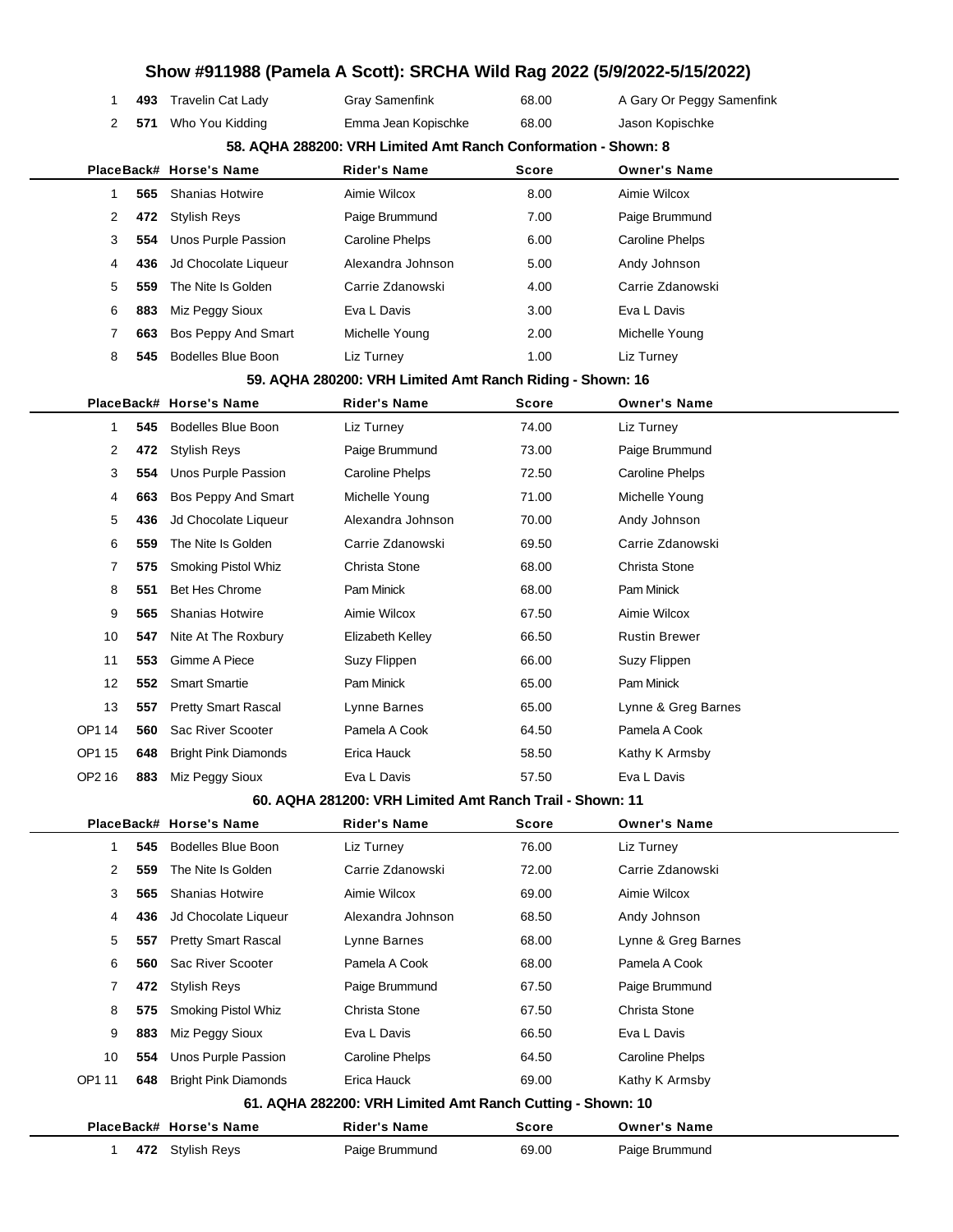# **Show #911988 (Pamela A Scott): SRCHA Wild Rag 2022 (5/9/2022-5/15/2022)**

|        | 2                                                          | 868 | Jazarell Peppy             | Chrissy Alcorn                                                   | 68.00 | Steve & Chrissy Alcorn |  |  |
|--------|------------------------------------------------------------|-----|----------------------------|------------------------------------------------------------------|-------|------------------------|--|--|
|        | 3                                                          | 577 | Boots Be Tuff              | Larry Walker                                                     | 68.00 | Larry Walker           |  |  |
|        | 4                                                          | 554 | Unos Purple Passion        | <b>Caroline Phelps</b>                                           | 67.50 | <b>Caroline Phelps</b> |  |  |
|        | 5                                                          | 553 | Gimme A Piece              | Suzy Flippen                                                     | 67.00 | Suzy Flippen           |  |  |
|        | 6                                                          | 436 | Jd Chocolate Liqueur       | Alexandra Johnson                                                | 67.00 | Andy Johnson           |  |  |
|        | 7                                                          | 565 | <b>Shanias Hotwire</b>     | Aimie Wilcox                                                     | 65.00 | Aimie Wilcox           |  |  |
|        | 8                                                          | 545 | <b>Bodelles Blue Boon</b>  | Liz Turney                                                       | 63.00 | Liz Turney             |  |  |
|        | 9                                                          | 883 | Miz Peggy Sioux            | Eva L Davis                                                      | 60.00 | Eva L Davis            |  |  |
|        | 10                                                         | 559 | The Nite Is Golden         | Carrie Zdanowski                                                 | 58.00 | Carrie Zdanowski       |  |  |
|        |                                                            |     |                            | 62. AQHA 285000: VRH Limited Amt Ranch Cow Work - Shown: 11      |       |                        |  |  |
|        |                                                            |     | PlaceBack# Horse's Name    | Rider's Name                                                     | Score | <b>Owner's Name</b>    |  |  |
|        | 1                                                          | 868 | Jazarell Peppy             | Chrissy Alcorn                                                   | 76.00 | Steve & Chrissy Alcorn |  |  |
|        | 2                                                          | 546 | TR Foxy Playboy            | Karen Twisselman                                                 | 73.00 | Karen Twisselman       |  |  |
|        | 3                                                          | 545 | <b>Bodelles Blue Boon</b>  | Liz Turney                                                       | 72.50 | Liz Turney             |  |  |
|        | 4                                                          | 559 | The Nite Is Golden         | Carrie Zdanowski                                                 | 71.50 | Carrie Zdanowski       |  |  |
|        | 5                                                          | 554 | <b>Unos Purple Passion</b> | <b>Caroline Phelps</b>                                           | 65.50 | <b>Caroline Phelps</b> |  |  |
|        | 6                                                          | 553 | Gimme A Piece              | Suzy Flippen                                                     | 62.00 | Suzy Flippen           |  |  |
|        | OP17                                                       | 436 | Jd Chocolate Liqueur       | Alexandra Johnson                                                | 70.50 | Andy Johnson           |  |  |
|        | OP18                                                       | 883 | Miz Peggy Sioux            | Eva L Davis                                                      | 69.50 | Eva L Davis            |  |  |
|        | OP19                                                       | 472 | <b>Stylish Reys</b>        | Paige Brummund                                                   | 68.50 | Paige Brummund         |  |  |
| OP1 10 |                                                            | 663 | Bos Peppy And Smart        | Michelle Young                                                   | 68.00 | Michelle Young         |  |  |
| OP1 11 |                                                            | 565 | <b>Shanias Hotwire</b>     | Aimie Wilcox                                                     | 67.50 | Aimie Wilcox           |  |  |
|        |                                                            |     |                            | 63. AQHA 284200: VRH Limited Amt Ranch Reining - Shown: 10       |       |                        |  |  |
|        |                                                            |     | PlaceBack# Horse's Name    | Rider's Name                                                     | Score | <b>Owner's Name</b>    |  |  |
|        | 1                                                          | 472 | <b>Stylish Reys</b>        | Paige Brummund                                                   | 69.50 | Paige Brummund         |  |  |
|        | 2                                                          | 554 | Unos Purple Passion        | Caroline Phelps                                                  | 69.50 | <b>Caroline Phelps</b> |  |  |
|        | 3                                                          | 436 | Jd Chocolate Liqueur       | Alexandra Johnson                                                | 68.50 | Andy Johnson           |  |  |
|        | 4                                                          | 883 | Miz Peggy Sioux            | Eva L Davis                                                      | 67.00 | Eva L Davis            |  |  |
|        | 5                                                          | 545 | Bodelles Blue Boon         | Liz Turney                                                       | 66.50 | Liz Turney             |  |  |
|        | 6                                                          | 546 | TR Foxy Playboy            | Karen Twisselman                                                 | 65.50 | Karen Twisselman       |  |  |
|        | 7                                                          | 565 | <b>Shanias Hotwire</b>     | Aimie Wilcox                                                     | 63.00 | Aimie Wilcox           |  |  |
|        | OP18                                                       | 559 | The Nite Is Golden         | Carrie Zdanowski                                                 | 69.50 | Carrie Zdanowski       |  |  |
|        | OP19                                                       | 553 | Gimme A Piece              | Suzy Flippen                                                     | 67.00 | Suzy Flippen           |  |  |
| OP1 10 |                                                            | 547 | Nite At The Roxbury        | Elizabeth Kelley                                                 | 64.00 | <b>Rustin Brewer</b>   |  |  |
|        |                                                            |     |                            | 70. AQHA 488200: VRH Limited Youth Ranch Conformation - Shown: 1 |       |                        |  |  |
|        |                                                            |     | PlaceBack# Horse's Name    | <b>Rider's Name</b>                                              | Score | <b>Owner's Name</b>    |  |  |
|        | $\mathbf{1}$                                               | 548 | Sugar Yes Please           | <b>Addision Kenley</b>                                           | 1.00  | <b>Addision Kenley</b> |  |  |
|        | 71. AQHA 480200: VRH Limited Youth Ranch Riding - Shown: 3 |     |                            |                                                                  |       |                        |  |  |
|        |                                                            |     | PlaceBack# Horse's Name    | <b>Rider's Name</b>                                              | Score | <b>Owner's Name</b>    |  |  |
|        | 1                                                          | 566 | Rey Out There              | Elizabeth Gerfen                                                 | 70.50 | Karen Gerfen           |  |  |
|        | 2                                                          | 548 | Sugar Yes Please           | <b>Addision Kenley</b>                                           | 67.00 | <b>Addision Kenley</b> |  |  |
|        | OP <sub>13</sub>                                           | 576 | Fluff My Chic              | Makenna Van Pelt                                                 | 71.50 | Sydney Van Pelt        |  |  |
|        |                                                            |     |                            | 72. AQHA 481200: VRH Limited Youth Ranch Trail - Shown: 3        |       |                        |  |  |
|        |                                                            |     | PlaceBack# Horse's Name    | <b>Rider's Name</b>                                              | Score | <b>Owner's Name</b>    |  |  |
|        | 1                                                          | 548 | Sugar Yes Please           | <b>Addision Kenley</b>                                           | 67.50 | <b>Addision Kenley</b> |  |  |
|        | OP12                                                       |     | 566 Rey Out There          | Elizabeth Gerfen                                                 | 69.00 | Karen Gerfen           |  |  |
|        |                                                            |     |                            |                                                                  |       |                        |  |  |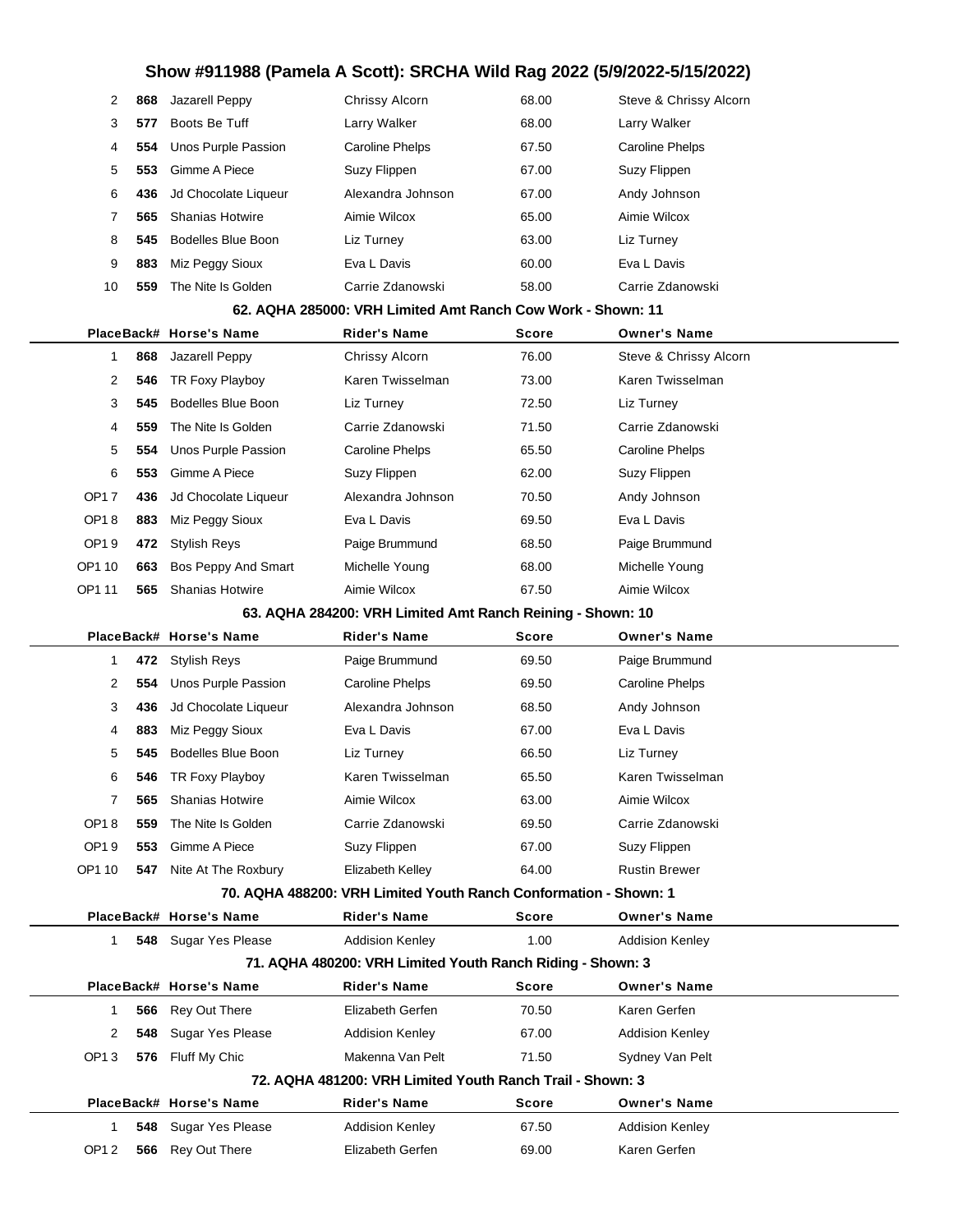| Show #911988 (Pamela A Scott): SRCHA Wild Rag 2022 (5/9/2022-5/15/2022) |                                                             |     |                            |                                                         |                |                        |  |  |  |
|-------------------------------------------------------------------------|-------------------------------------------------------------|-----|----------------------------|---------------------------------------------------------|----------------|------------------------|--|--|--|
|                                                                         | OP13                                                        |     | 576 Fluff My Chic          | Makenna Van Pelt                                        | 62.50          | Sydney Van Pelt        |  |  |  |
|                                                                         | 73. AQHA 482200: VRH Limited Youth Ranch Cutting - Shown: 1 |     |                            |                                                         |                |                        |  |  |  |
|                                                                         |                                                             |     | PlaceBack# Horse's Name    | <b>Rider's Name</b>                                     | Score          | <b>Owner's Name</b>    |  |  |  |
|                                                                         | $\mathbf{1}$                                                |     | 548 Sugar Yes Please       | <b>Addision Kenley</b>                                  | 69.00          | <b>Addision Kenley</b> |  |  |  |
|                                                                         | 74. AQHA 484200: VRH Limited Youth Ranch Reining - Shown: 1 |     |                            |                                                         |                |                        |  |  |  |
|                                                                         |                                                             |     | PlaceBack# Horse's Name    | <b>Rider's Name</b>                                     | Score          | <b>Owner's Name</b>    |  |  |  |
|                                                                         | OP11                                                        |     | 548 Sugar Yes Please       | <b>Addision Kenley</b>                                  | 64.00          | <b>Addision Kenley</b> |  |  |  |
| 75. AQHA 485000: VRH Limited Youth Ranch Cow Work - Shown: 1            |                                                             |     |                            |                                                         |                |                        |  |  |  |
|                                                                         |                                                             |     | PlaceBack# Horse's Name    | <b>Rider's Name</b>                                     | <b>Score</b>   | <b>Owner's Name</b>    |  |  |  |
|                                                                         | $\mathbf{1}$                                                |     | 548 Sugar Yes Please       | <b>Addision Kenley</b>                                  | 70.50          | <b>Addision Kenley</b> |  |  |  |
| 80. AQHA 110200: Versatility Ranch Horse - Shown: 7                     |                                                             |     |                            |                                                         |                |                        |  |  |  |
|                                                                         |                                                             |     | PlaceBack# Horse's Name    | <b>Rider's Name</b>                                     | <b>Credits</b> | <b>Owner's Name</b>    |  |  |  |
|                                                                         | $\mathbf{1}$                                                | 628 | Boons Gallito Rojo         | Andy Johnson                                            | 291.00         | Deborah D Plantinga    |  |  |  |
|                                                                         | 2                                                           | 540 | <b>Tuesdays Tuff Kitty</b> | <b>Ben Baldus</b>                                       | 287.00         | R Jeffrey Simpson      |  |  |  |
|                                                                         | 3                                                           | 538 | Playin Motown              | <b>Ben Baldus</b>                                       | 285.00         | Catelyn M Walker       |  |  |  |
|                                                                         | 4                                                           | 421 | Bet Hesa Royal Cat         | <b>Garrett Cooper</b>                                   | 282.00         | <b>Katie Shaw</b>      |  |  |  |
|                                                                         | 5                                                           | 627 | Highbrowacres              | Liam Alex Macneill                                      | 281.00         | <b>Lindsay Price</b>   |  |  |  |
|                                                                         | 6                                                           | 556 | <b>Strait Outta Texas</b>  | Jason Kopischke                                         | 268.00         | Peggy K Abernathy      |  |  |  |
|                                                                         | 7                                                           | 572 | JB Habanero Whiz           | Cindy Hale                                              | 236.00         | Tonya Brigance         |  |  |  |
|                                                                         |                                                             |     |                            | 82. AQHA 210200: Amt Versatility Ranch Horse - Shown: 1 |                |                        |  |  |  |
|                                                                         |                                                             |     | PlaceBack# Horse's Name    | <b>Rider's Name</b>                                     | <b>Credits</b> | <b>Owner's Name</b>    |  |  |  |
|                                                                         | $\mathbf{1}$                                                |     | 571 Who You Kidding        | Emma Jean Kopischke                                     | 300.00         | Jason Kopischke        |  |  |  |
|                                                                         | 83. AQHA 210800: Ltd Amt Versatility Ranch Horse - Shown: 8 |     |                            |                                                         |                |                        |  |  |  |
|                                                                         |                                                             |     | PlaceBack# Horse's Name    | <b>Rider's Name</b>                                     | <b>Credits</b> | <b>Owner's Name</b>    |  |  |  |
|                                                                         | 1                                                           | 472 | <b>Stylish Reys</b>        | Paige Brummund                                          | 289.00         | Paige Brummund         |  |  |  |
|                                                                         | 2                                                           | 554 | Unos Purple Passion        | <b>Caroline Phelps</b>                                  | 286.00         | <b>Caroline Phelps</b> |  |  |  |
|                                                                         | 3                                                           | 545 | <b>Bodelles Blue Boon</b>  | Liz Turney                                              | 285.00         | Liz Turney             |  |  |  |
|                                                                         | 4                                                           | 436 | Jd Chocolate Liqueur       | Alexandra Johnson                                       | 283.00         | Andy Johnson           |  |  |  |
|                                                                         | 5                                                           | 559 | The Nite Is Golden         | Carrie Zdanowski                                        | 277.00         | Carrie Zdanowski       |  |  |  |
|                                                                         | 6                                                           | 565 | <b>Shanias Hotwire</b>     | Aimie Wilcox                                            | 277.00         | Aimie Wilcox           |  |  |  |
|                                                                         | 7                                                           | 883 | Miz Peggy Sioux            | Eva L Davis                                             | 271.00         | Eva L Davis            |  |  |  |
|                                                                         | 8                                                           | 663 | Bos Peppy And Smart        | Michelle Young                                          | 135.00         | Michelle Young         |  |  |  |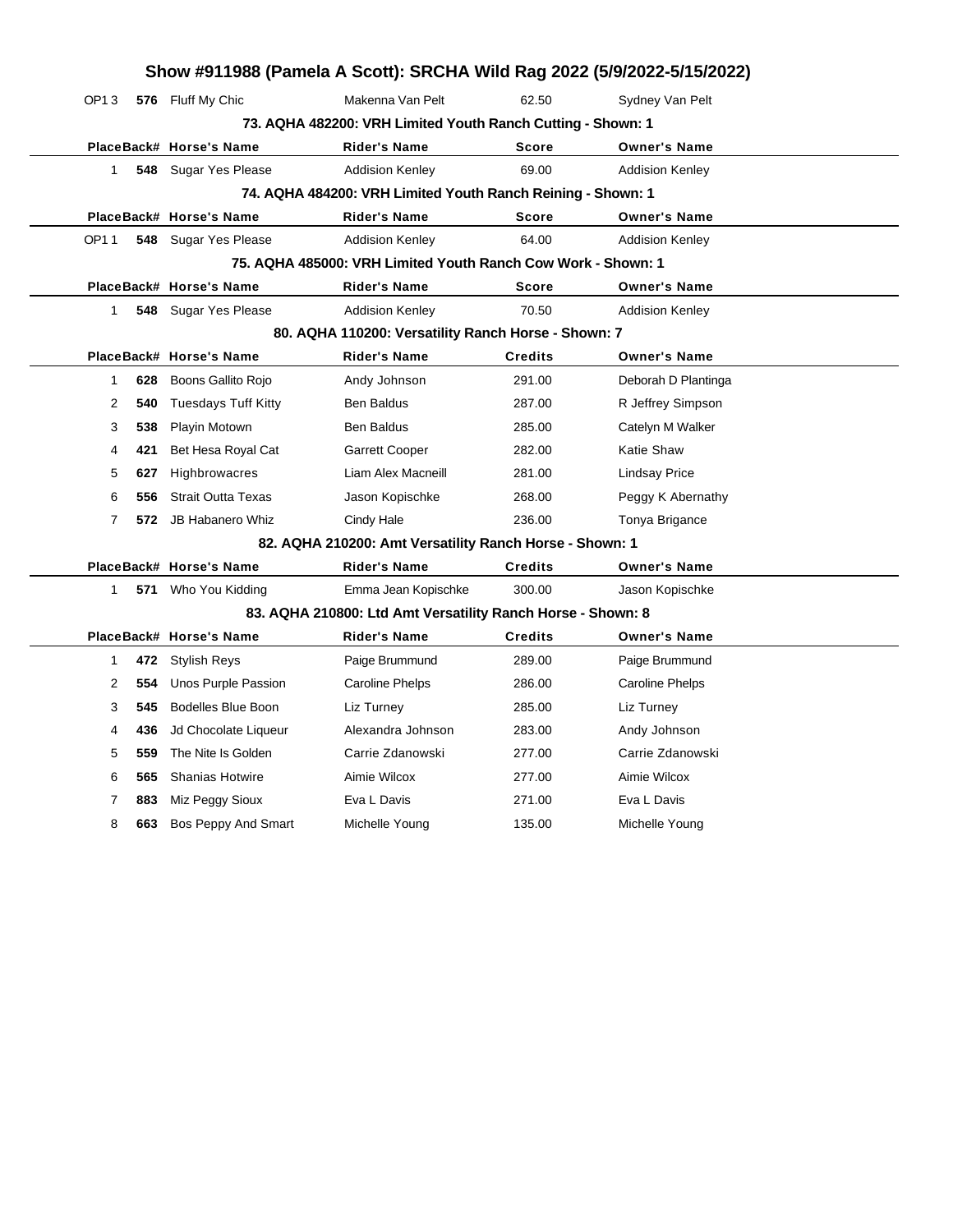## **Show #9110351 (Joe Carter): SRCHA Wild Rag 2022 (5/9/2022-5/15/2022)**

## **76. AQHA 143000: Ranch Riding - Shown: 10**

|                                                     |     | PlaceBack# Horse's Name     | <b>Rider's Name</b>   | Score        | <b>Owner's Name</b>       |  |  |  |  |
|-----------------------------------------------------|-----|-----------------------------|-----------------------|--------------|---------------------------|--|--|--|--|
| 1                                                   | 568 | <b>Hickory Ten Times</b>    | <b>Katie Dove</b>     | 77.50        | Opal L Smith              |  |  |  |  |
| 2                                                   | 572 | <b>JB Habanero Whiz</b>     | Cindy Hale            | 76.50        | Tonya Brigance            |  |  |  |  |
| 3                                                   | 563 | Whattawrangler              | <b>Bryce Briggs</b>   | 76.50        | Kimberlee LaFlamme        |  |  |  |  |
| 4                                                   | 892 | Dun It On A Sugarbar        | <b>Bryce Briggs</b>   | 75.50        | <b>Benjamin Corley</b>    |  |  |  |  |
| 5                                                   | 660 | Gonna Getcha Noticed        | <b>Katie Dove</b>     | 75.50        | Cathy Ball                |  |  |  |  |
| 6                                                   | 881 | <b>Ruf N Tuf Cocktail</b>   | <b>Bryce Briggs</b>   | 74.50        | Jake Jones                |  |  |  |  |
| 7                                                   | 544 | The Dunfather               | <b>Iris Austin</b>    | 73.00        | stephanie Brewer          |  |  |  |  |
| 8                                                   | 567 | Cd Lights Cat               | <b>Katie Dove</b>     | 72.00        | Opal L Smith              |  |  |  |  |
| DQ                                                  | 569 | Bet On Boon 19              | <b>Katie Dove</b>     | 0.00         | <b>Katie Dove</b>         |  |  |  |  |
| OP1 10                                              | 543 | Deja Roo                    | Cindy Hale            | 73.00        | Melissa Ann Miller        |  |  |  |  |
| 77. AQHA 243000: Amt Ranch Riding - Shown: 8        |     |                             |                       |              |                           |  |  |  |  |
|                                                     |     | PlaceBack# Horse's Name     | Rider's Name          | <b>Score</b> | <b>Owner's Name</b>       |  |  |  |  |
| 1                                                   | 562 | SV Whiskey Whiz             | Cierra Doyal          | 77.00        | Joshua C Briggs           |  |  |  |  |
| 2                                                   | 550 | Sweet N Curly               | Donna Roddy           | 75.50        | Donna Roddy               |  |  |  |  |
| 3                                                   | 541 | Shine Ruf Shine             | Quincee Clark         | 74.50        | kristi Clark              |  |  |  |  |
| 4                                                   | 525 | <b>Stylish Belle</b>        | Toby Rawdon May       | 74.50        | P W May                   |  |  |  |  |
| 5                                                   | 493 | <b>Travelin Cat Lady</b>    | <b>Gray Samenfink</b> | 73.50        | A Gary Or Peggy Samenfink |  |  |  |  |
| 6                                                   | 549 | <b>GunnersSpecialPistol</b> | Amanda Sanchez        | 72.50        | Amanda Sanchez            |  |  |  |  |
| 7                                                   | 542 | Vintage San                 | Kristi Clark          | 71.00        | Quincee Clark             |  |  |  |  |
| 8                                                   | 565 | <b>Shanias Hotwire</b>      | Aimie Wilcox          | 68.50        | Aimie Wilcox              |  |  |  |  |
| 78. AQHA 243800: Amt Select Ranch Riding - Shown: 7 |     |                             |                       |              |                           |  |  |  |  |
|                                                     |     | PlaceBack# Horse's Name     | Rider's Name          | Score        | <b>Owner's Name</b>       |  |  |  |  |
| 1                                                   | 563 | Whattawrangler              | Kimberlee LaFlamme    | 74.50        | Kimberlee LaFlamme        |  |  |  |  |
| 2                                                   | 551 | <b>Bet Hes Chrome</b>       | <b>Pam Minick</b>     | 72.00        | <b>Pam Minick</b>         |  |  |  |  |
| 3                                                   | 660 | Gonna Getcha Noticed        | Cathy Ball            | 72.00        | Cathy Ball                |  |  |  |  |
| 4                                                   | 552 | <b>Smart Smartie</b>        | Pam Minick            | 71.50        | <b>Pam Minick</b>         |  |  |  |  |
| 5                                                   | 547 | Nite At The Roxbury         | Elizabeth Kelley      | 67.00        | <b>Rustin Brewer</b>      |  |  |  |  |
| OP16                                                | 560 | Sac River Scooter           | Pamela A Cook         | 65.50        | Pamela A Cook             |  |  |  |  |
| OP27                                                | 567 | Cd Lights Cat               | Opal L Smith          | 69.00        | Opal L Smith              |  |  |  |  |
| 79. AQHA 443000: Youth Ranch Riding - Shown: 1      |     |                             |                       |              |                           |  |  |  |  |
|                                                     |     | PlaceBack# Horse's Name     | Rider's Name          | <b>Score</b> | <b>Owner's Name</b>       |  |  |  |  |
| 1                                                   | 561 | <b>Metallic Blaze</b>       | Lainey Grewing        | 71.00        | Lainey Grewing            |  |  |  |  |